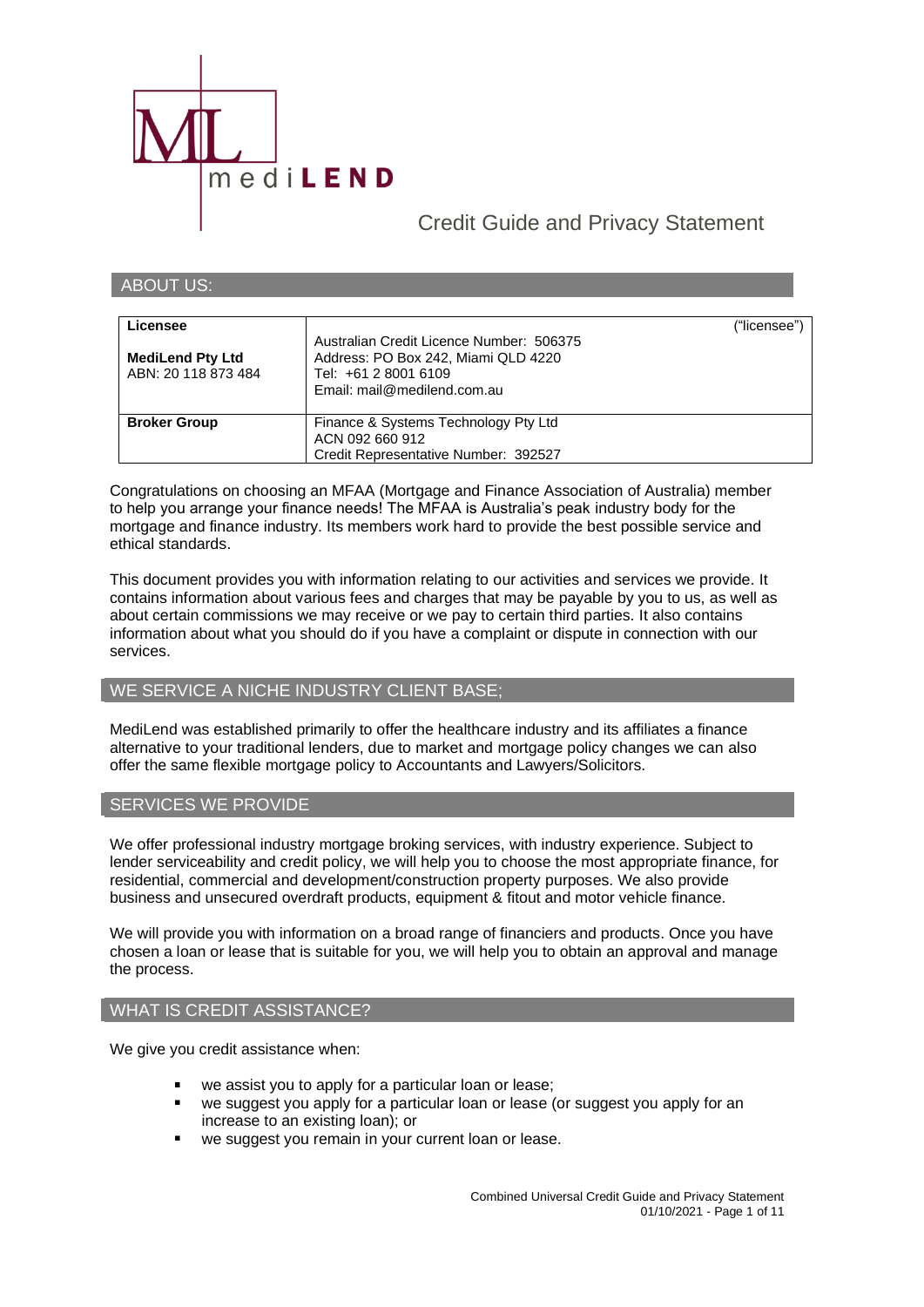

### THE ASSESSMENT WE NEED TO DO BEFORE GIVING YOU CREDIT ASSISTANCE

Before we provide credit assistance to you, we assess whether the particular loan or lease is suitable for you. To do this, we need to make reasonable inquiries and verify that:

- the loan or lease or increase will meet your requirements and objectives; and
- $\blacksquare$ you can meet the proposed repayments.

We won't be able to give you credit assistance if our assessment shows that:

- you won't be able to meet the proposed repayments without substantial hardship; or
- the loan or lease won't meet your requirements or objectives; or
- you don't meet bank/lender serviceability and credit policy guidelines

### GETTING A COPY OF OUR ASSESSMENT

If we provide you with credit assistance, you can ask us for a copy of our assessment any time up to 7 years after we provide you with a credit assistance quote. To request a copy please contact us. We will provide you with a copy:

- within 7 business days after the day we receive your request provided you make the request within 2 years of the date of our credit assistance quote; or
- otherwise, within 21 business days after the day we receive your request.

### INFORMATION ABOUT THE LICENSEE AND ITS CREDIT REPRESENTATIVES

We are authorised to engage in credit activities including providing credit assistance and acting as an intermediary.

Subject to meeting credit criteria, we are able to assist you to obtain loans and leases for you from a broad range of lenders and lessors through our broker group.

On the following page is a list of all the lenders with which MediLend has accreditation: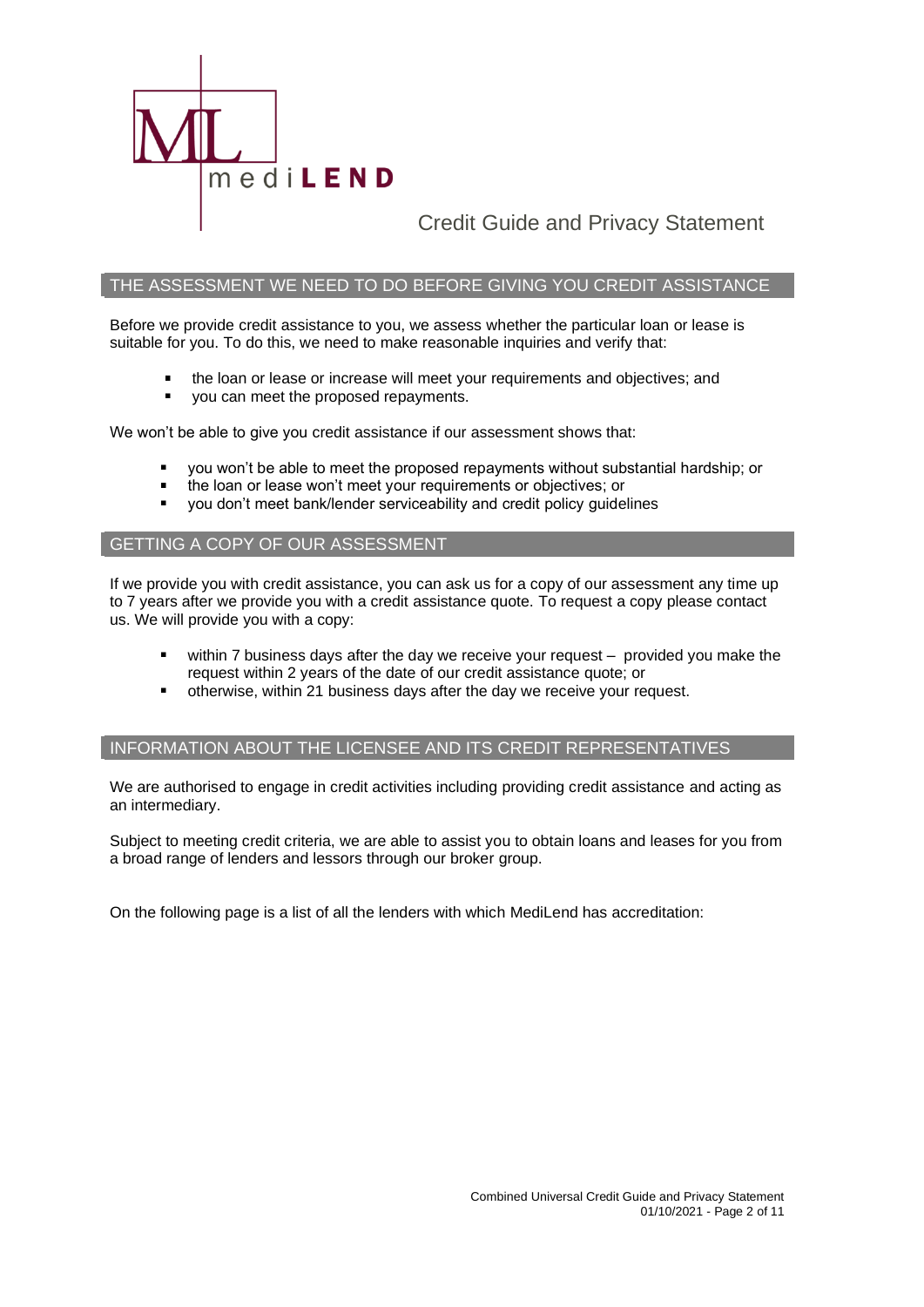

| <b>Residential Lender</b>                   | Lenders we are accredited with |
|---------------------------------------------|--------------------------------|
| <b>Adelaide Bank</b>                        | 冈                              |
| <b>AMP</b>                                  | $\boxtimes$                    |
| <b>ANZ</b>                                  | 区                              |
| <b>Bank of Melbourne</b>                    | $\boxtimes$                    |
| <b>Bank of Queensland</b>                   | 区                              |
| <b>Bank SA</b>                              | $\boxtimes$                    |
| <b>BankWest</b>                             | 区                              |
| <b>Bluestone</b>                            | $\boxtimes$                    |
| <b>CBA - Commonwealth Bank of Australia</b> | 区                              |
| <b>Citibank</b>                             | $\boxtimes$                    |
| <b>FASTCustom</b>                           | 区                              |
| <b>FASTExcel</b>                            | $\boxtimes$                    |
| <b>FASTExcel Mid Doc</b>                    | 区                              |
| <b>FASTExcel SMSF</b>                       | $\boxtimes$                    |
| <b>FASTLend</b>                             | 区                              |
| <b>Firefighters Mutual Bank</b>             | $\boxtimes$                    |
| <b>FirstMac</b>                             | 区                              |
| <b>Health Professionals Bank</b>            | ⊠                              |
| Heritage                                    | $\boxtimes$                    |
| <b>ING</b>                                  | $\boxtimes$                    |
| <b>LaTrobe Financial</b>                    | 区                              |
| <b>Liberty Financial</b>                    | ⊠                              |
| <b>Loan Ave</b>                             | $\boxtimes$                    |
| <b>Macquarie Bank</b>                       | ⊠                              |
| <b>ME Bank</b>                              | $\boxtimes$                    |
| <b>Mortgage Mart</b>                        | $\boxtimes$                    |
| <b>MyState</b>                              | 区                              |
| <b>NAB</b>                                  | $\boxtimes$                    |
| <b>Pepper Money</b>                         | 冈                              |
| <b>Resimac</b>                              | $\boxtimes$                    |
| <b>St George</b>                            | 冈                              |
| <b>Suncorp</b>                              | ⊠                              |
| <b>Teachers Mutual Bank</b>                 | 冈                              |
| Westpac                                     | ⊠                              |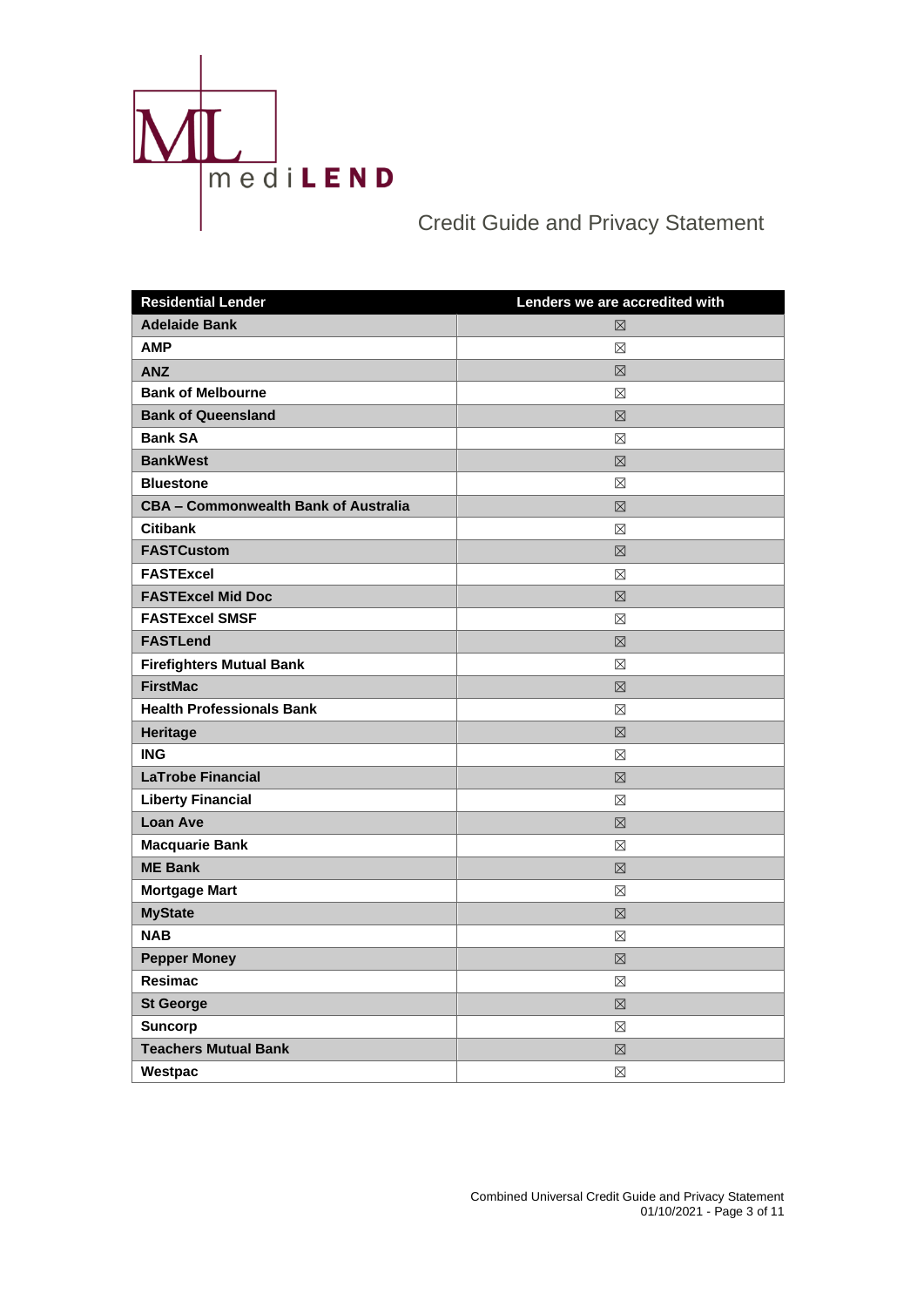

### **OWNERSHIP**

We obtain mortgage aggregation services from the Broker Group. The Broker Group provides services at arm's-length to our business which include IT systems, loan information and lodgement systems, training and development, commission processing, conferences and professional development events, and assistance with regulatory and compliance obligations. In consideration of the services the Broker Group gives us, we pay fees to the Broker Group or the Broker Group retains some of the commission panel lenders pay on loans we arrange. We have access to Broker Group panel of lenders including Broker Group branded products.

# **FEES AND CHARGES**

### FEES PAYABLE FOR THE PROVISION OF CREDIT ASSISTANCE

We may charge a fee for providing credit assistance or associated with providing credit assistance. More detail about those fees will be set out in a quote we will give to you before we provide you with credit assistance.

### FEES PAYABLE IN RELATION TO ACTING AS A CREDIT REPRESENTATIVE

We may receive remuneration from the Broker Group or from a principal with whom we contract.

### OTHER FEES AND CHARGES

You may have to pay other fees and charges (such as an application fees, valuation fees and other fees) to the lender, lessor or other parties. You should review the disclosure documents and your loan contract or lease for further details of any such fees and charges.

# **COMMISSIONS**

### COMMISSIONS WE RECEIVE FROM OUR LICENSEE

The Broker Group receives commissions from lenders and lessors and pays us commission in relation to loan contracts or leases for which we provide credit assistance. The total amount of commission we may receive in relation to your loan or lease may vary depending on the lender or lessor, the term, the features, the amount of the loan or lease you ultimately choose and the amount and timing of the repayments that you make.

Loan Contracts such as Residential Home Loans, Investment Property Loans

Upfront commission payable by lenders in relation to home loans and investment property loans is calculated as a percentage of the loan amount and is generally in the range of *.25%* and .5*5%* of the loan amount. It is usually paid after settlement of the loan.

Trail commission payable by lenders in relation to home loans and investment property loans is generally calculated regularly (monthly, quarterly, bi-monthly or annually) on the outstanding loan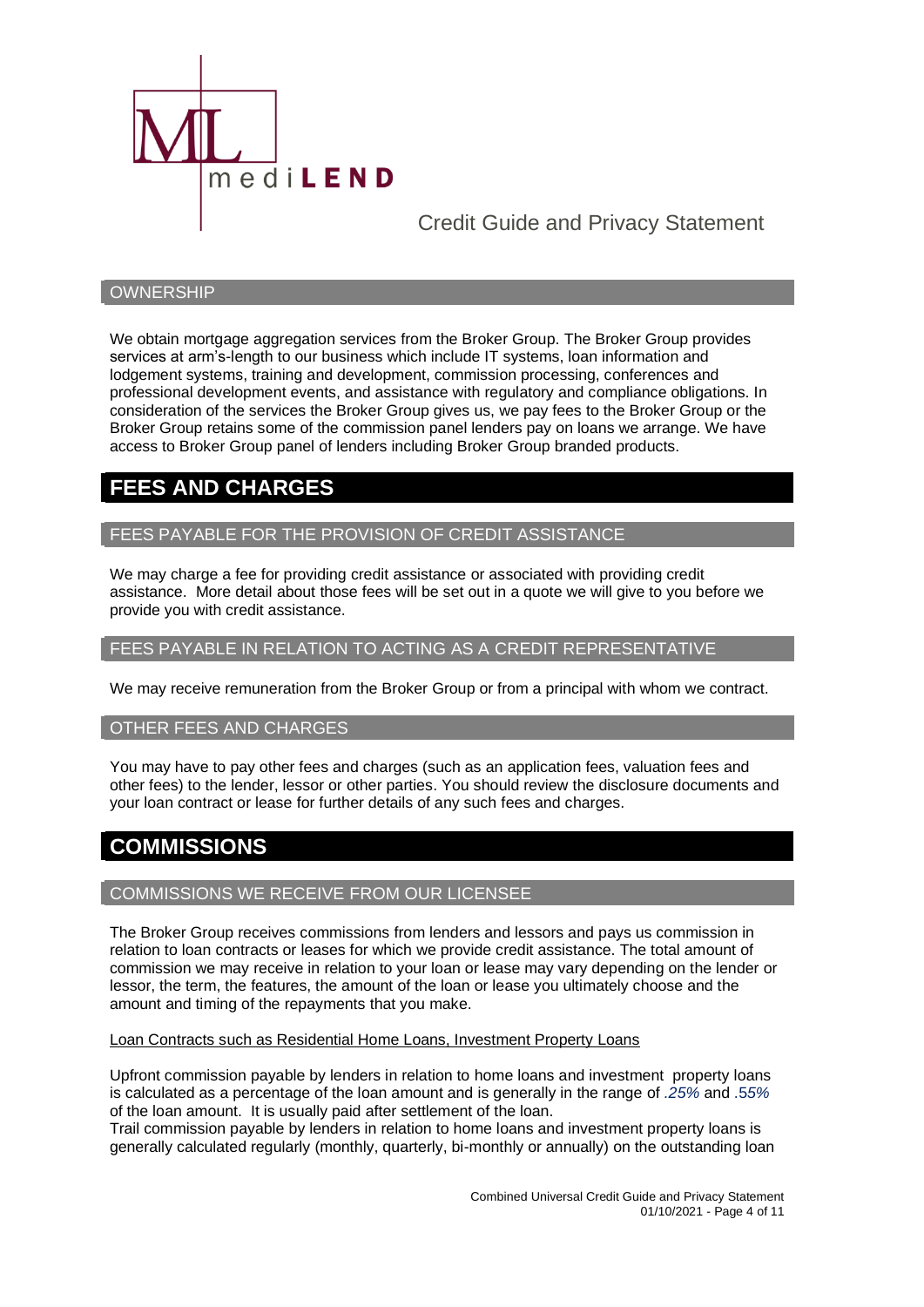

balance and is paid in arrears. The trail commission payable by lenders is generally in the range of 0% per annum and .25% per annum of the outstanding loan amount.

### Personal Loans

Upfront commission payable by lenders in relation to personal loans is calculated as a percentage of the loan amount and is generally in the range of 1% and 3% of the loan amount. It is usually paid after settlement of the loan.

Trail commission payable by lenders in relation to personal loans is generally calculated regularly (monthly, quarterly, bi-monthly or annually) on the outstanding loan balance and is paid in arrears. The trail commission payable by lenders is generally in the range of 0% per annum .5% per annum of the outstanding loan amount.

### Leases

Upfront commission payable by lessors in relation to leases is calculated as a percentage of the lease amount and is generally in the range of 0% and *3%* of the lease amount. It is usually paid after settlement of the lease.

Trail commission is generally not payable in relation to leases.

Further details of the commission earned by us will be included in the credit proposal disclosure, which forms part of the Statement of Credit Assistance document, which we will provide to you at the same time as we provide you with credit assistance.

You can request information from us about the fees that we are likely to receive, how those fees are calculated, and our reasonable estimate of the fees or commissions that will be payable.

### VOLUME BONUS ARRANGEMENTS

We and our Broker Group do not receive any volume based benefit for residential home loan products. However, from time to time we or the Broker Group may receive a benefit, directly by way of cash bonus or additional commissions or indirectly by way of training, professional development days or sponsorship, if we or the Broker Group write a particular volume of loans offered by lenders for products such as commercial and lease products.

### COMMISSIONS PAYABLE BY US

If a third party has introduced you to us or referred you to us, we may pay them a commission or a fee. More detail about those payments will be set out in the credit proposal disclosure, which forms part of the Statement of Credit Assistance document, which we will give to you before we provide you with credit assistance.

We may obtain referrals from a range of sources, including real estate agents, accountants, financial planners or other people.

Further information about referral commissions, including our reasonable estimate of the amount of any commission payable and how it is calculated is available from us on request and will be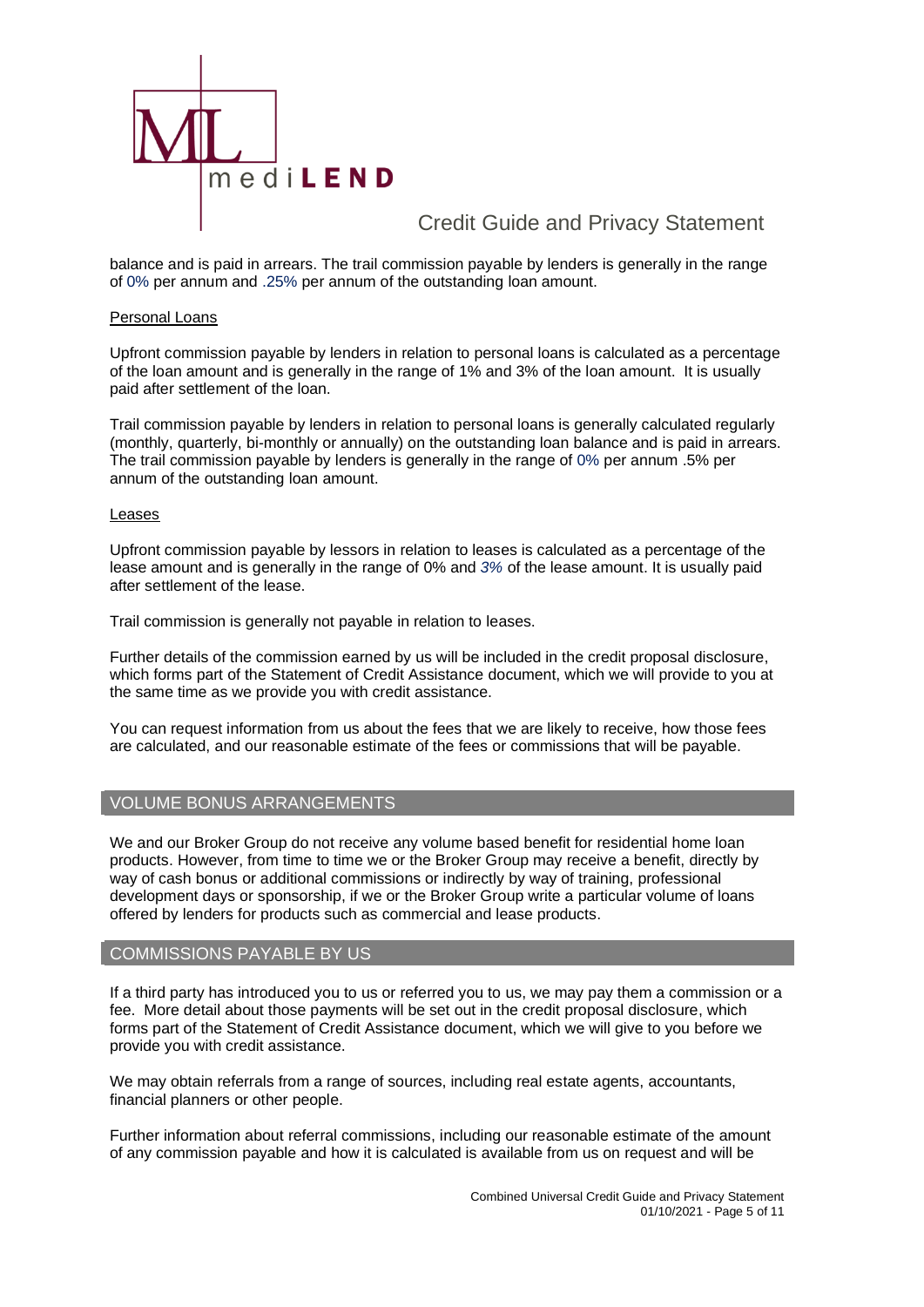

included in the credit proposal disclosure, which forms part of the Statement of Credit Assistance, which we will supply to you when we provide you with our credit assistance.

# **DISPUTES OR COMPLAINTS**

### WHAT TO DO IF YOU HAVE A DISPUTE OR COMPLAINT?

We are committed to providing our customers with the best possible service. If at any time we have not met our obligations – or you have a complaint about any of our services – please inform us so we can work towards a resolution. We will endeavour to deal with your complaint promptly, thoroughly and fairly.

### HOW TO MAKE A COMPLAINT AND THE COMPLAINTS PROCESS?

If you have a complaint, we request you follow these steps:

- 1. If your complaint is about your loan, in the first instance please contact your lender or credit assistance provider.
- 2. If your complaint has not been resolved to your satisfaction within 5 business days or if your complaint is about the services we provided to you, please contact the Licensee as listed in the table above.

**If you are having difficulties managing your debts, you can seek free assistance from the National Debt Helpline on 1800 007 007 or via the website [ndh.org.au.](http://ndh.org.au/)**

### THIRD PARTY PRODUCTS OR SERVICES

If your complaint relates to a product or service acquired through a third party (for example, a lender) we may ask you to contact the relevant third party. They will deal with your complaint under their complaints resolution process.

If you are not satisfied with the resolution of your complaint by the third party under their complaints resolution process, you are entitled to have your dispute considered by their External Dispute Resolution Scheme. Please contact the third party for further details.

### KEEPING YOU INFORMED

We will acknowledge receipt of your complaint within one business day. If unable to resolve the complaint/dispute to your satisfaction within five business days, they will write to you advising the procedures we will follow in investigating and handling your complaint.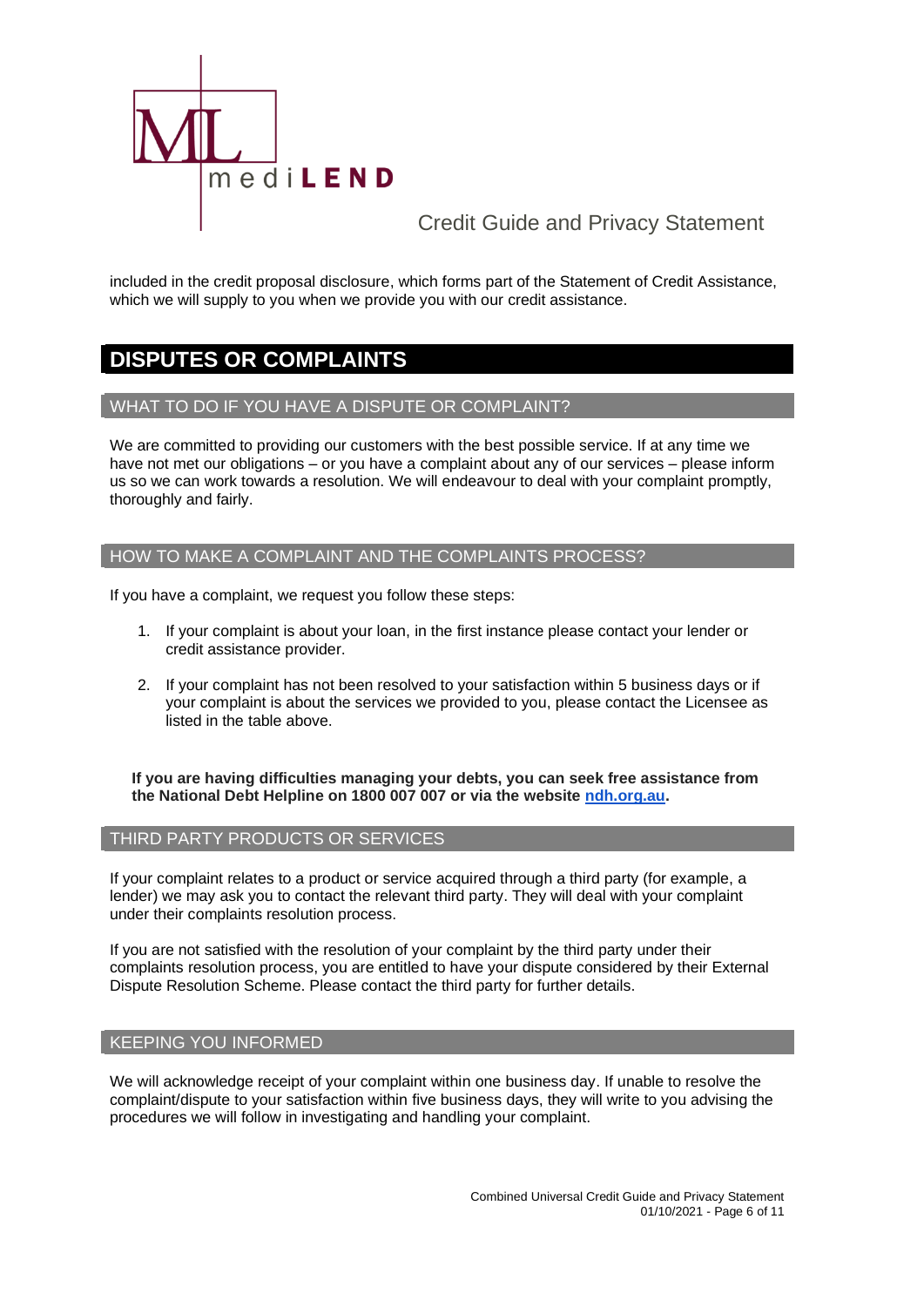

Within 30 calendar days from the date you lodged the complaint with us, we will write to you advising you the outcome of the investigation and the reason/s for our decision, or if required, we will inform you if more time is needed to complete the investigation.

### STILL NOT SATISFIED?

If you do not think we have resolved your complaint to your satisfaction, you may take the matter – free of charge – to the relevant External Disputes Resolution Scheme (provided it is within the scheme's terms of reference) as detailed below. You may also refer the matter to the relevant External Disputes Resolution Scheme at any time, but if our internal process is still in progress, they may request that our internal processes be complete before considering the matter further.

Our external dispute resolution service provider is

- the Australian Financial Complaints Authority (AFCA), which can be contacted via:
	- Online: [www.afca.org.au](http://www.afca.org.au/)
	- Email: [info@afca.org.au](mailto:info@afc.org.au)
	- Phone: 1800 931 678
	- Mail: GPO Box 3 Melbourne VIC 3001

# **OTHER DISCLOSURES**

### THINGS YOU SHOULD KNOW

If we arrange a loan for you to purchase or refinance real estate, you should make your own enquiries about the value of the real estate and its potential for future growth. Although we may obtain a valuation, that is for our own use and you should not rely on it.

You should ensure that you have approved finance before entering a binding contract to purchase.

We don't provide legal or financial advice unless specified in a separate contract. It is important that you understand your legal obligations under the loan, and the financial consequences.

Before you accept your loan offer, make sure you read the credit contract/loan agreement carefully to understand full details of the loan. If you have any doubts, you should obtain independent legal and financial advice before you enter any loan contract.

We represent lenders and have obligations to them, in particular not to provide any information we know is **misleading** or **deceptive**. We also have obligations under the law to report any fraud, forgery, or other illegal activities. Before using our services, it is important that you understand that we have these obligations to lenders and under the law.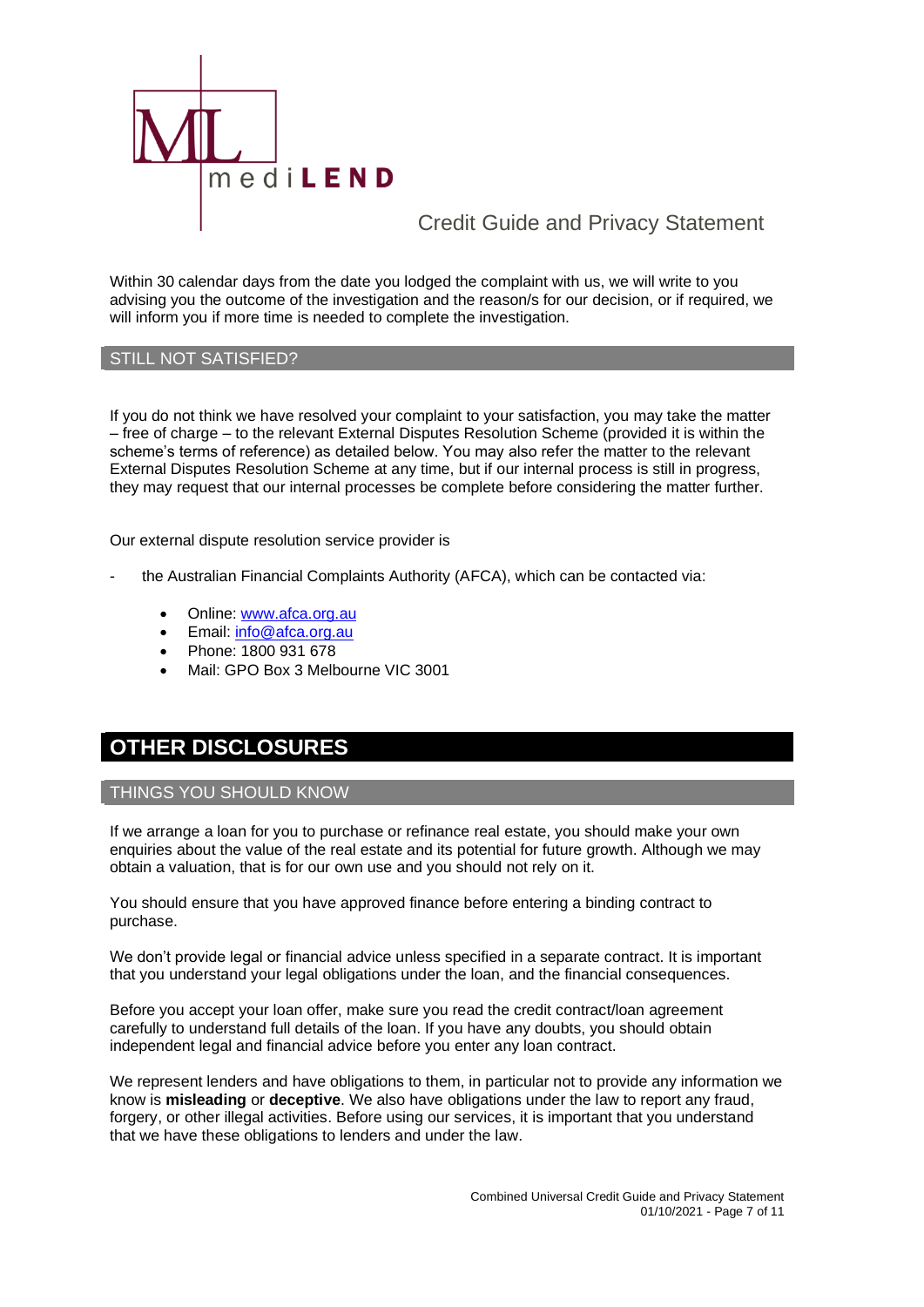

### BROKER BENEFITS DISCLOSURES

In line with industry reforms, I am required to keep a register of benefits received from any lenders or aggregators to the value of \$100 or more which is kept current (over a rolling 12 month period and housed for 3 years). In the interest of transparency and good customer outcomes, an applicant may request a copy of this register to ensure there are no lender conflicts.

### TIERED SERVICING DISCLOSURES

We have access to service programs available from some residential home loan providers. We access these services based on a number of measures. These programs promote preferential services to a customer and do not entitle us to additional payments or commissions or to preferential customer discounts.

If you have any questions about this Credit Guide or anything else about our services, just ask at any time. We're here to help you.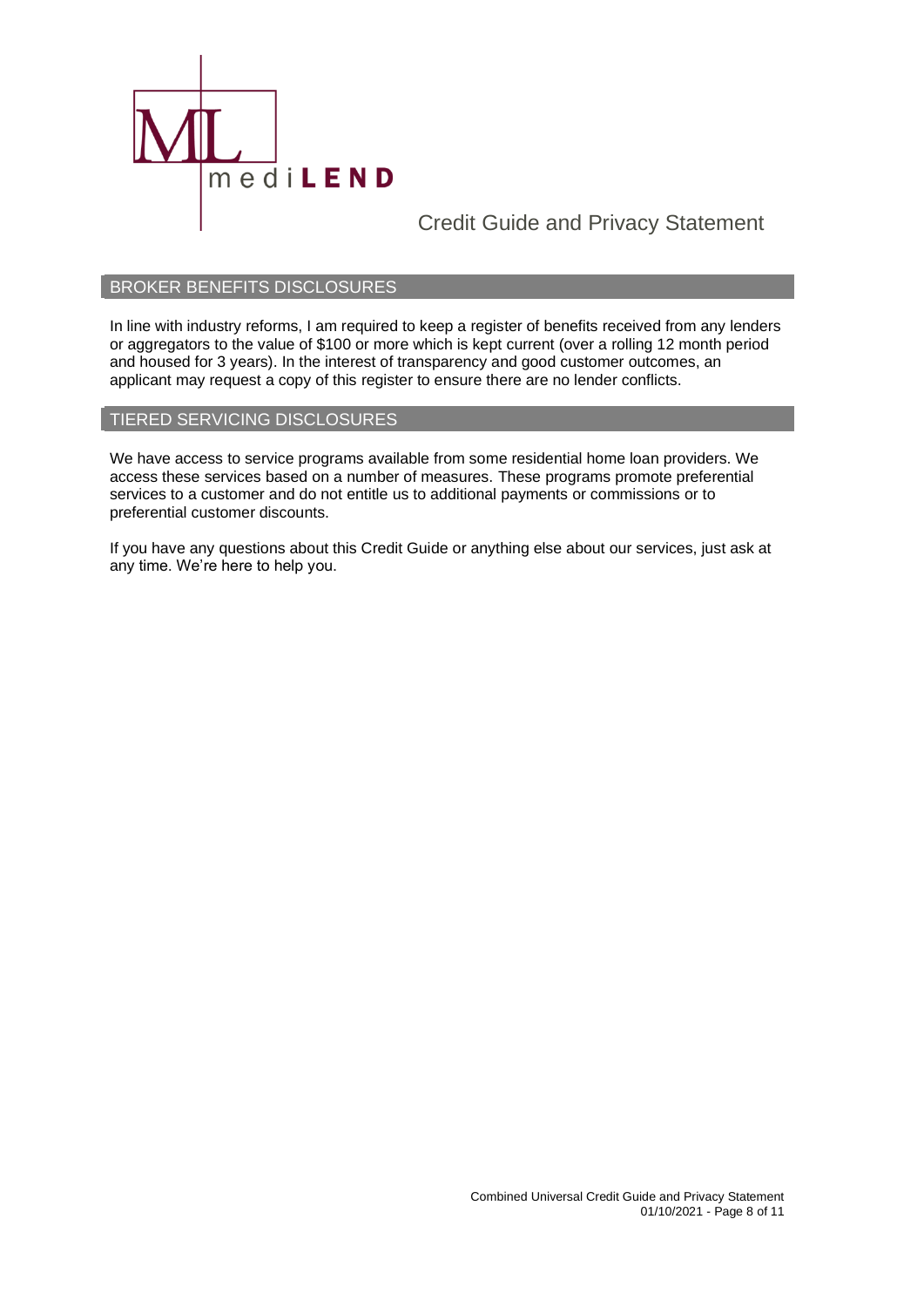

# **PRIVACY STATEMENT**

### ABOUT US:

We need to collect personal information about you to provide you with our broking & related services. This privacy statement tells you how we collect your information, what we use the information for and who we share the information with. If we collect information that can be used to identify you, we will take reasonable steps to notify you of that collection.

### **How information is collected from you**

We will collect your information from you directly whenever we can, like from enquiries we make of you when you seek credit assistance from us. We may verify that information from sources referred to in the responses to those enquiries or in this privacy statement.

### **How information is collected from other sources**

Sometimes we will collect information about you from other sources as the Privacy Act 1988 permits. We will do this only if it's reasonably necessary to do so, for example, where:

- we collect information from third parties about a loan or lease in relation to which you seek our services;
- we can't get hold of you and we rely on public information (for example, from public registers or social media) or made available by third parties to update your contact details; or
- we exchange information with your legal or financial advisers or other representatives.

### **When the law authorises or requires collection of information**

Some law may require us to collect personal information about you. For example, we may require your information to verify your identity under Australian Anti-Money Laundering law.

### **How your information may be used**

We may use your information for purposes including:

- giving you credit assistance;
- giving you information about loan products or related services including help, guidance and advice;
- considering whether you are eligible for a loan or lease or any related service you requested including identifying or verifying you or your authority to act on behalf of a customer;
- assisting you to prepare an application for a lease or a loan;
- administering services we provide, for example, to answer requests or deal with complaints;
- administering payments we receive, or any payments we make, relating to your loan or lease;
- telling you about other products or services we make available and that may be of interest to you, unless you tell us not to;
- identifying opportunities to improve our service to you and improving our service to you;
- telling you about other suppliers, with whom we have arrangements, that supply goods or services that may be of interest to you;
- allowing us to run our business efficiently and perform general administrative tasks;
- preventing or investigating any fraud or crime or any suspected fraud or crime;
- as required by law, regulation or codes binding us; and
- any purpose to which you have consented.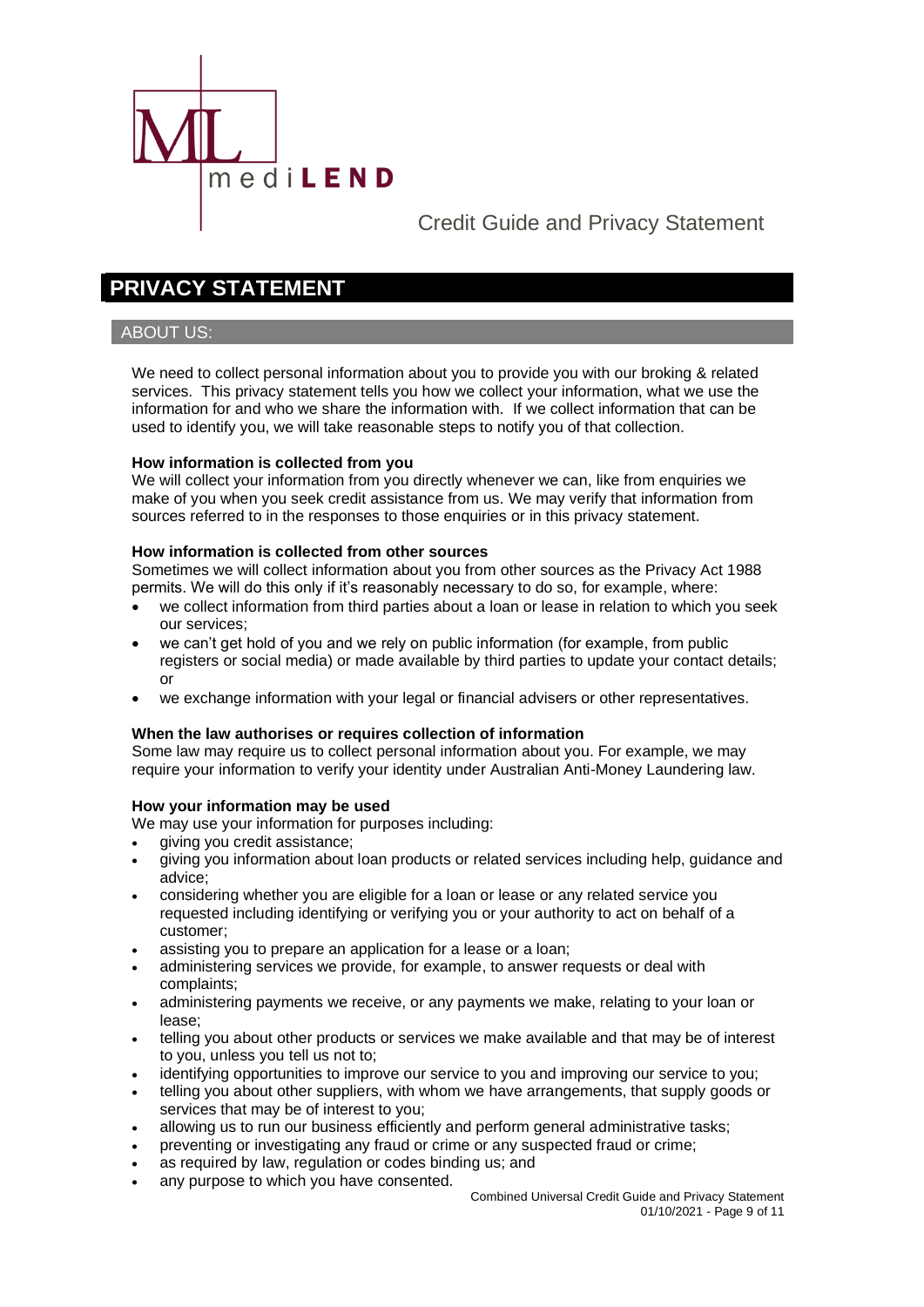

You can let us know at any time if you no longer wish to receive direct marketing offers from us. We will process your request as soon as practicable.

### **What happens if you don't provide information?**

- If you don't provide your information to us, it may not be possible to:
- assist in finding a loan or lease relevant to your circumstances;
- verify your identity or protect against fraud; or
- let you know about products or services that might be suitable for your financial needs.

### **Sharing Your Information**

### General

We may use and share your information with other organisations for any purpose described above.

### Sharing with your representatives and referees

We may share your information with:

- your representative or any person acting on your behalf (for example, lawyers, settlement agents, accountants or real estate agents); and
- your referees, like your employer, to confirm details about you.

### Sharing with third parties

We may share your information with third parties in relation to services we provide to you or goods or services in which we reasonably consider you may be interested. Those third parties may include:

• the Broker Group through whom we submit loan or lease applications to lenders or lessors on the Broker Group's panel. You can access the Broker Group's privacy notice at [http://www.fastgroup.com.au/privacy.](http://www.fastgroup.com.au/privacy)

It sets out how that Broker Group manages your personal information and where you can find its privacy policy;

- if we are not an Australian Credit Licence holder, the Australian Credit Licence holder that authorises us to engage in credit activities. Our credit guide will tell you who that Australian Credit Licence holder is. If it is BLSSA Pty Ltd (BLSSA), you can view BLSSA's privacy notice at the same internet address as the Broker Group's privacy notice. It sets out how BLSSA manages your personal information and where you can find its privacy policy;
- referrers that referred your business to us;
- financial services suppliers with whom we have arrangements;
- valuers;
- lenders, lessors, lender's mortgage insurers and other loan or lease intermediaries;
- organisations, like fraud reporting agencies, that may identify, investigate and/or prevent fraud, suspected fraud, crimes, suspected crimes, or other misconduct;
- government or regulatory bodies as required or authorised by law. In some instances, these bodies may share the information with relevant foreign authorities;
- guarantors and prospective guarantors of your loan or lease;
- service providers, agents, contractors and advisers that assist us to conduct our business for purposes including, without limitation, storing or analysing information;
- any organisation that wishes to take an interest in our business or assets; and
- any third party to which you consent to us sharing your information.